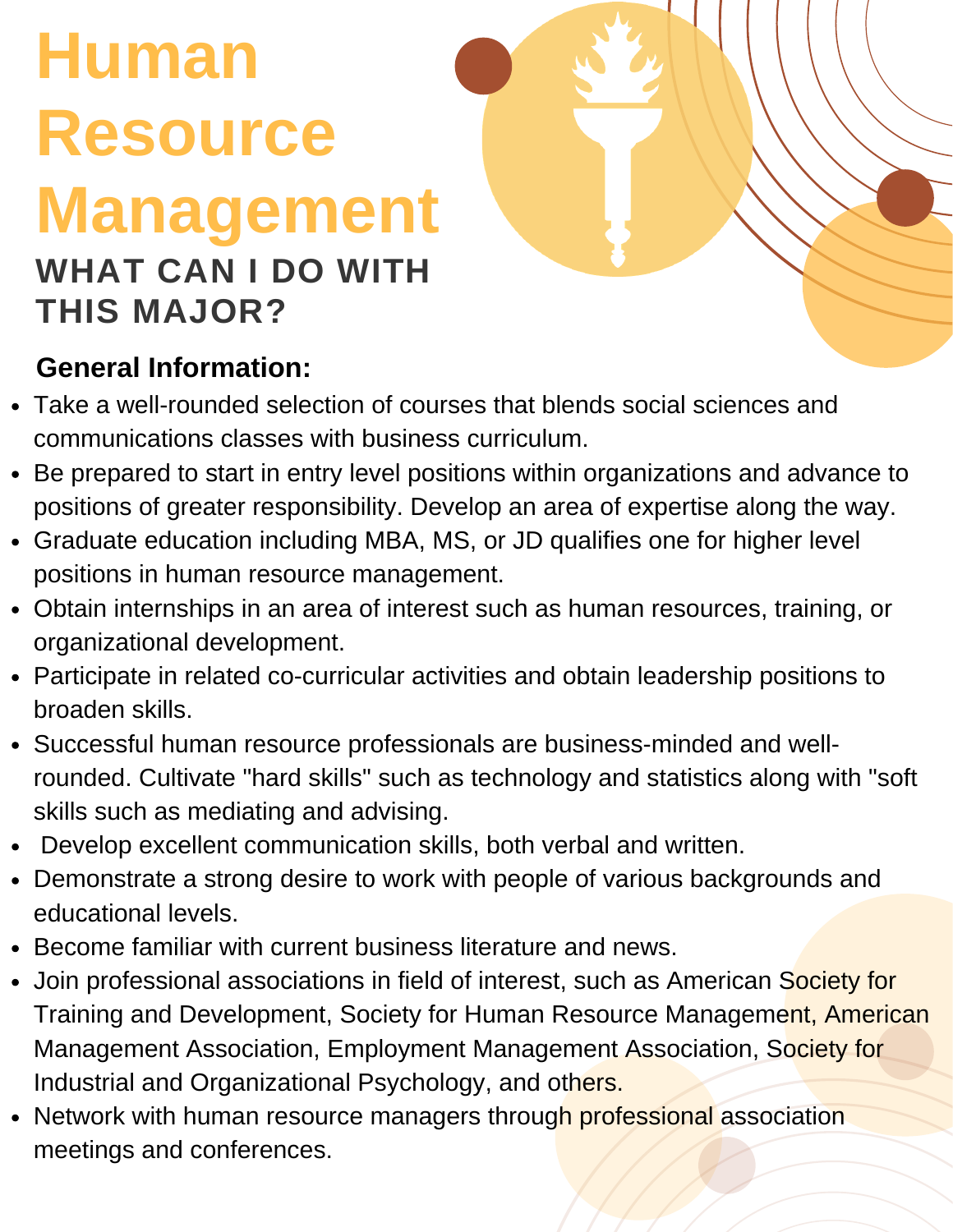#### Human Rescources

Selection and Placement Recruitment Onboarding/Orientation Retention Career Planning/Counseling **Benefits** Compensation and Payroll Employee Relations **Wellness** Labor Relations Dispute Resolution Risk Management Regulatory Compliance Occupational Safety Equal Employment Opportunity Diversity Issues Policy Development Human Resources Information Systems (HRIS) Strategic Planning **Consulting** 

### Employers

Financial institutions Hotel, restaurant, and retail chains Manufacturing firms Hospitals and healthcare organizations Transportation companies Educational institutions Employment and staffing agencies Professional employment organizations (PEOs) Other medium and large size organizations Nonprofit organizations Labor unions

#### **Federal government agencies including:**

Department of Labor Employment Security Commission Bureau of Labor Local and state government agencies Consulting firms



ROHRER COLLEGE OF BUSINESS Center for Professional Development

© 2003 The University of Tennessee Center for Career Development (2003, Revised 2009, 2014) UTK is an EEO/AA/Title VI/Title IX/Section 504/ADA /ADEA Employer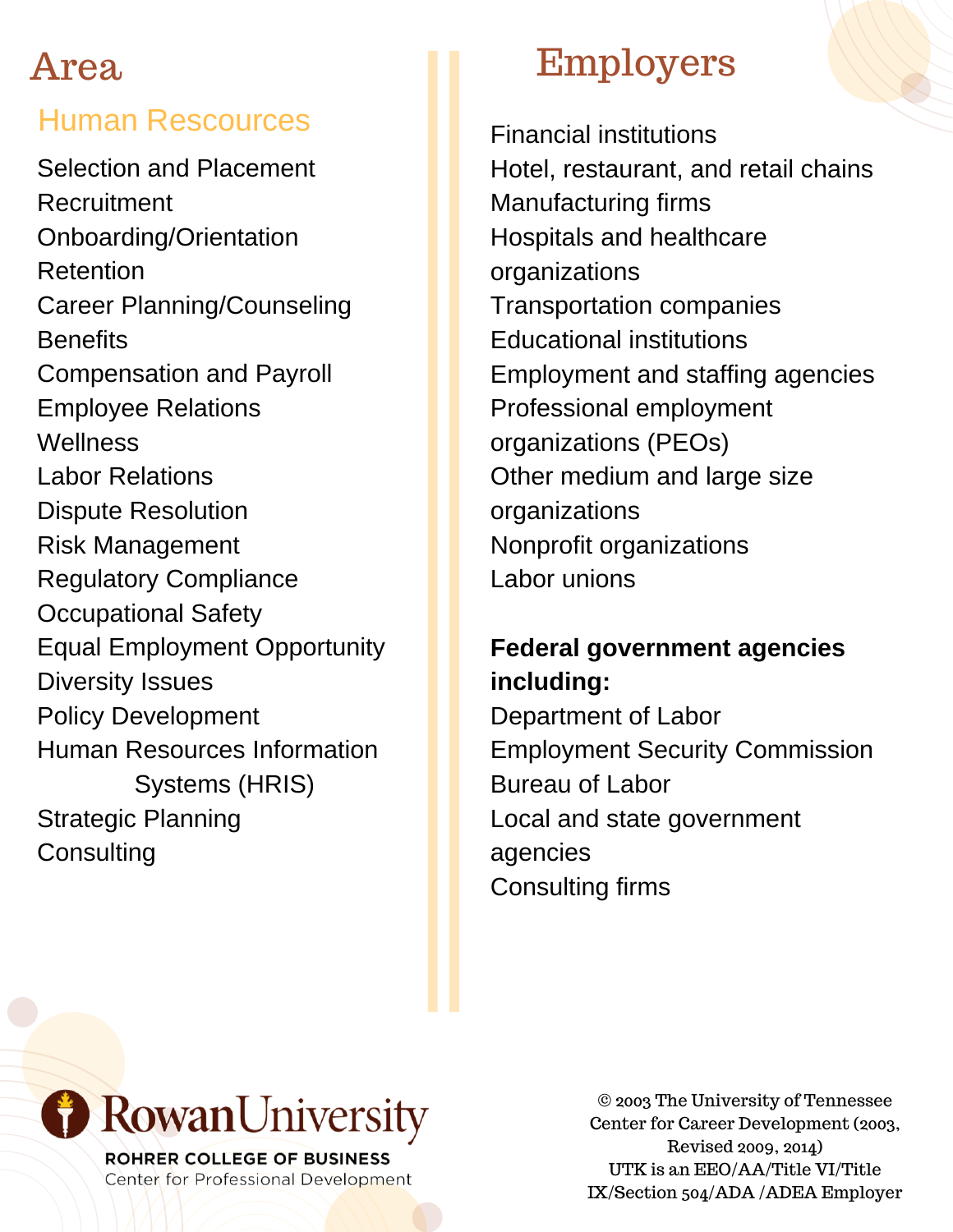## Strategies for Human Rescources

- In smaller organizations, human resources professionals are generalists and wear many hats. In larger organizations, HR staff members are more specialized.
- Be willing to start in an entry-level human resources or benefits assistant position and advance with experience.
- Earn a graduate degree in human resources, business, or law to reach the highest levels of human resource management.
- After gaining two years of professional experience in human resources, prepare to take the Professional Human Resource Exam (PHR) to increase job opportunities and earning potential.
- Research other specialized certifications such as the Certified Employee Benefit Specialist (CEBS).
- Develop strong computer skills including, spreadsheets, databases, and HR-related software.
- Gain related experience through internships in human resources.
- Join the student chapter of the Society for Human Resource Management and participate in programs. Seek leadership roles in campus organizations.
- Become comfortable communicating and working with people from diverse backgrounds. Strong interpersonal skills are valuable in this field.
- Cultivate strong analytical and decision-making skills and develop an eye for detail.
- Learn about Occupational Safety and Health Administration (OSHA) standards and compliance.
- Research government application procedures and utilize your campus career center for assistance.
- Complete a federal government internship program if interested in government positions.



**ROHRER COLLEGE OF BUSINESS** Center for Professional Development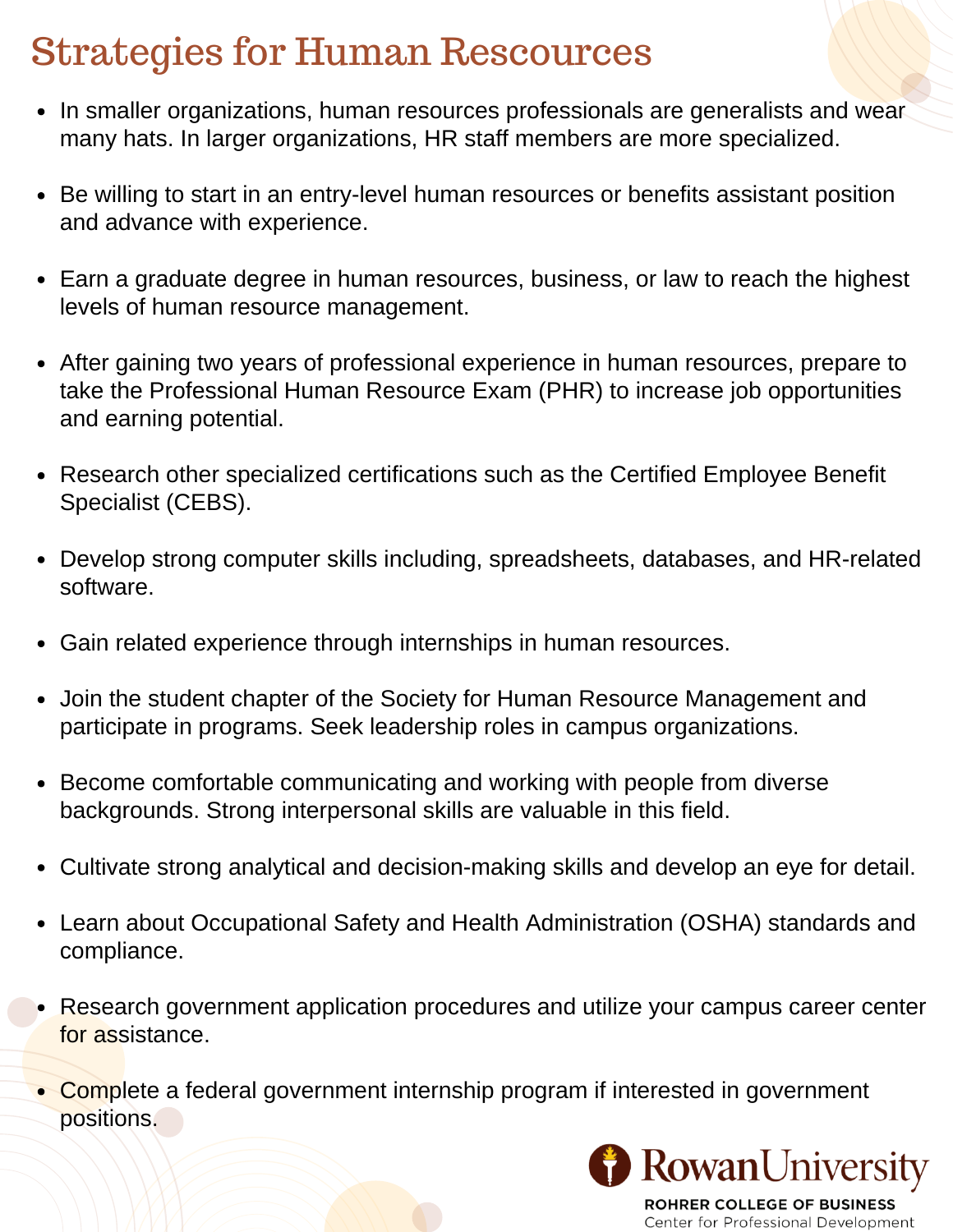#### Training & Development

Instructional Design Program Development Onboarding/Orientation Industrial Training Technology Training Management Development Employee and Organizational Development Performance Improvement Organizational Change

### Employers

Corporate universities Consulting firms Business and industry training facilities Manufacturing companies Retail and customer service industries Restaurant and hotel chains Hospitals and healthcare organizations Educational institutions Other large corporations

# Strategies for Training & Development

- Develop teaching skills through tutoring or training positions on campus.
- Obtain related experience through internships.
- Be prepared to start working in another area of human resources before moving into a training position.
- Earn a master's degree in human resources, training and development, or related field.
- Develop the ability to comprehend operational systems and to process new information quickly.
- Stay abreast of current issues in technology, industry, and business education through professional association journals.
- Develop solid knowledge of the content area being addressed in training.
- Hone communication and presentation skills. Gain comfort in working with people of varying backgrounds.
- Learn about important issues such as, Occupational Safety and Health Administration (OSHA) standards and compliance and International Organization for Standardization (ISO) criteria.
- Complete a federal government internship program if interested in government positions.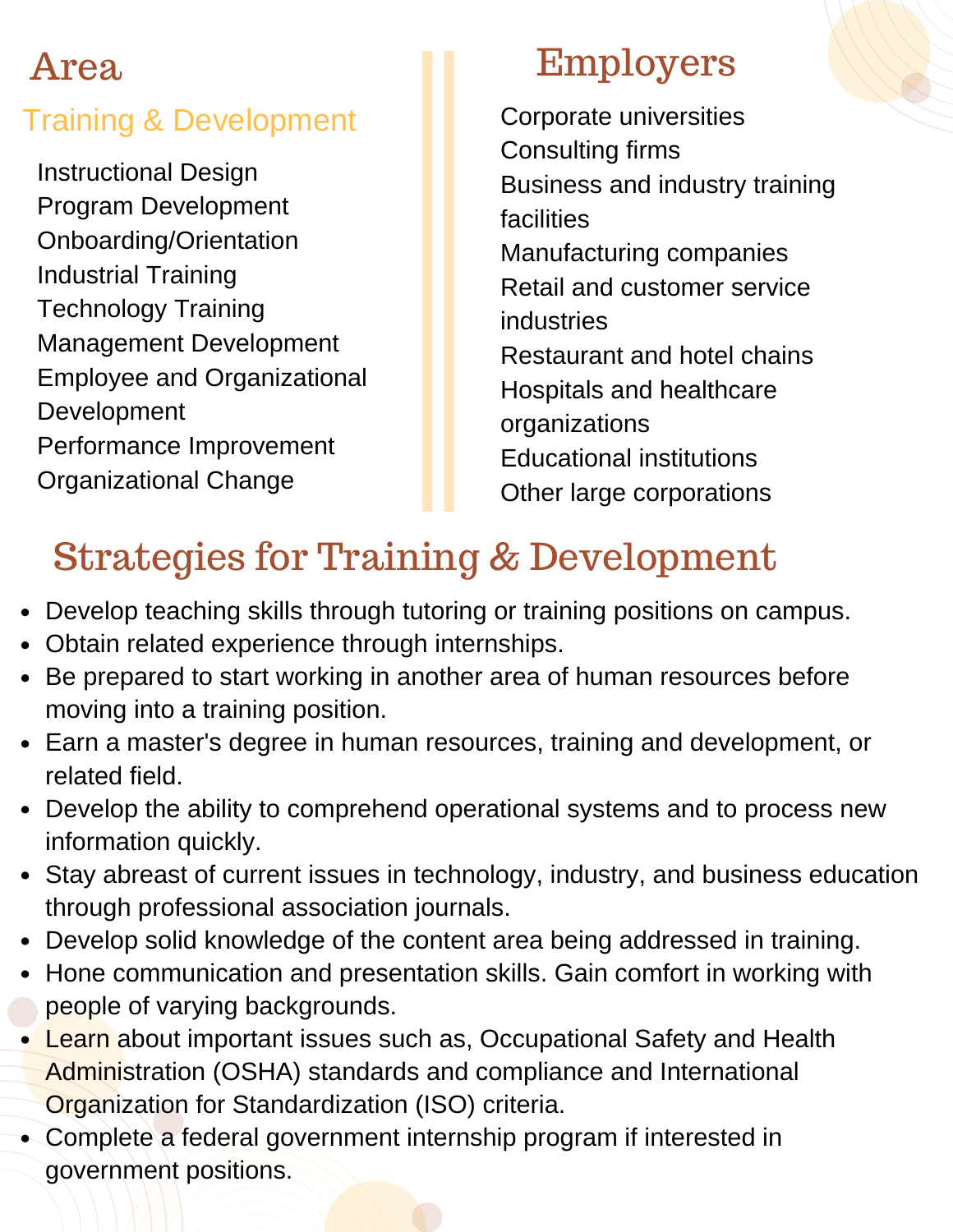#### Area Industrial/Organizational Psychology

Organizational Development/ **Effectiveness** Assessment and Evaluation Personnel Selection/Hiring **Systems** Performance Appraisal Job Analysis Behavioral Analysis Individual Development Labor Relations Employee Safety **Ergonomics Training Teaching** Research **Consulting** 

# Employers

Consulting firms Educational services Colleges and universities **Large private and public companies in a variety of industries:** Government agencies Military research organizations Test preparation companies



# Strategies for Industrial/Organizational Psych

- Double major or minor in psychology as an undergraduate.
- Maintain a high GPA and secure strong faculty recommendations.
- Conduct an independent research study or volunteer to assist a professor with research to gain experience.
- Earn a doctoral degree in industrial/organizational psychology.
- Demonstrate strong interest in studying the behavior of people at work.
- Obtain internships in areas of organizational development.
- Develop aptitude in statistical analysis and relevant software packages.



ROHRER COLLEGE OF BUSINESS Center for Professional Development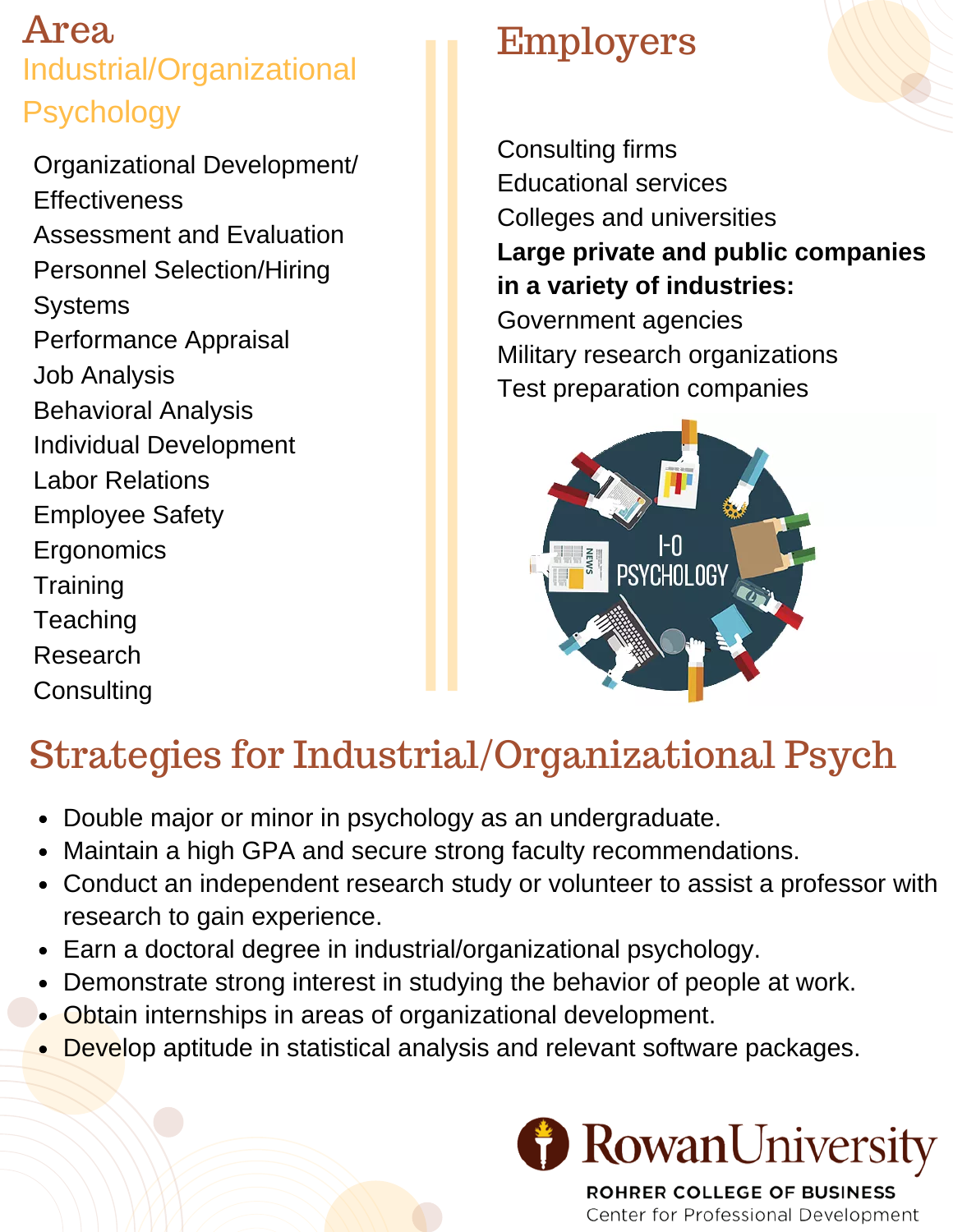#### Law

I*See also What Can I Do With This Major in Law?* Arbitration and Mediation Labor Relations Employment Law **Contractual Corporate** Nonprofi t or Public Interest Government Other Specialties

# Employers

Law firms Federal, state, and local government Private practice **Corporations** Special interest groups Universities and colleges Legal aid societies **Nonprofit and public interest organizations such as:** ACLU, NAACP Legal Defense Fund, Legal Services Corporation Legal clinics Other private legal services

# Strategies for Law

- Plan on attending law school.
- Maintain a high GPA and secure strong faculty recommendations.
- Prepare for the LSAT (Law School Admission Test).
- Develop strong research skills and attention to detail.
- Participate in debate or forensic team to hone communication skills.
- Take courses in employment law, conflict management, and labor relations.
- Gain experience and build skills through part-time or summer work in a law firm or an organization related to your particular interests.
- Shadow an attorney to learn more about the field and various specialties.
- Get involved in pre-law and mock trial organizations.
- Volunteer with a public advocacy group.
- Seek experience with mediation and confl ict resolution.



**ROHRER COLLEGE OF BUSINESS** Center for Professional Development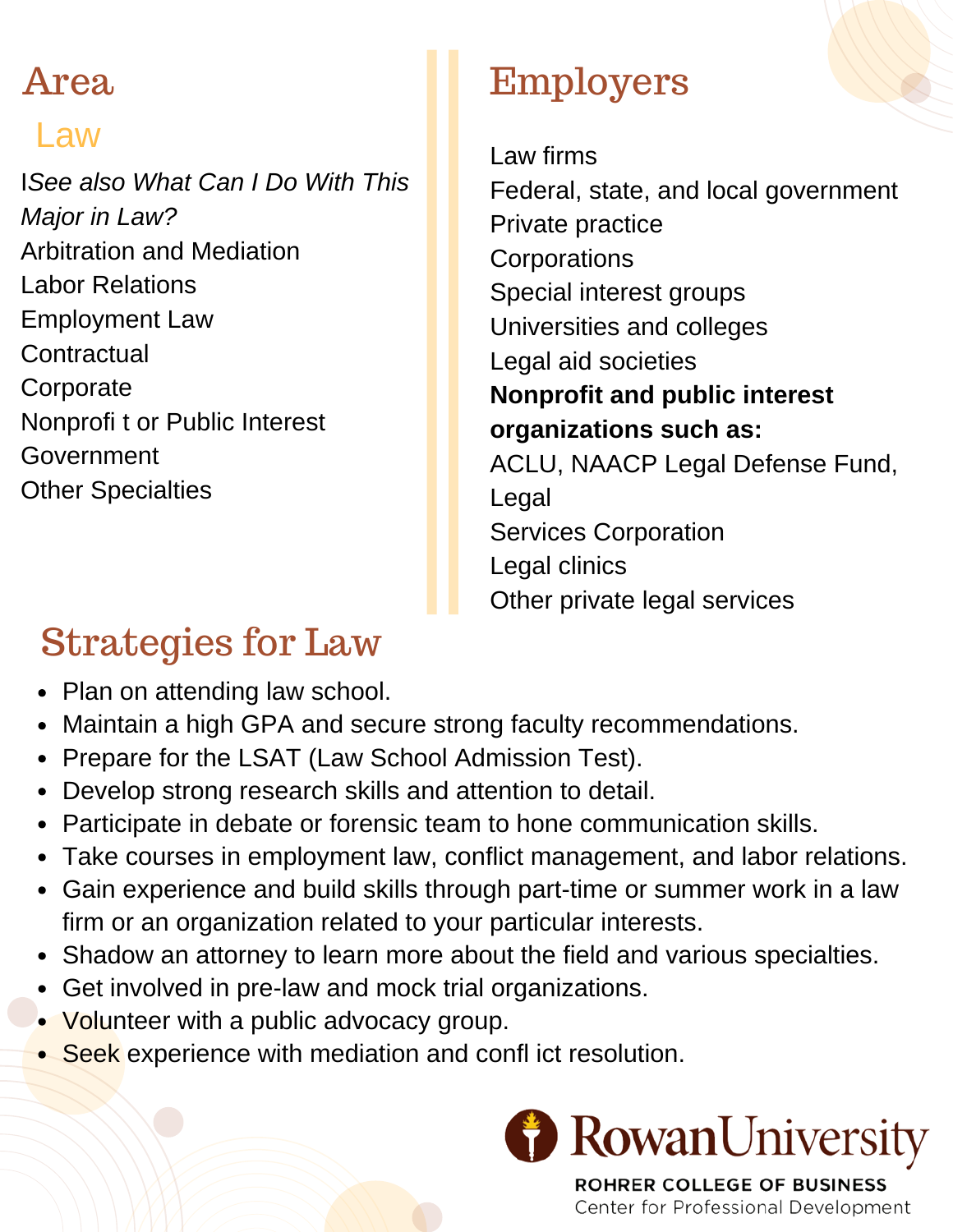#### **Business**

Sales Customer Service Marketing Management Insurance: Claims Management **Underwriting** Real Estate: Sales Property Management



## Strategies for Business

# Employers

Service providers **Wholesalers Manufacturers** Retail stores including: Department stores Specialty stores Discount stores Super retailers Online retailers Call centers Transportation companies Financial institutions Insurance companies Real estate companies Property management fi rms Apartment complexes

- Develop career goals and seek relevant experiences to prepare for those goals.
- Obtain relevant experience through part-time jobs or internships.
- Work a part-time or summer job in a retail store.
- Demonstrate a willingness to take on additional responsibilities such as "assistant manager."
- Participate in student organizations and seek leadership roles.
- Learn to work well with different types of people.
- Develop a strong commitment to customer satisfaction.
- For sales, develop the ability to work well under pressure and be comfortable in a competitive environment.
- Be willing to start in a management-trainee program or other entry-level positions.
- Understand the top skills employers desire and be prepared to demonstrate them, such as communication (oral and written), computer, interpersonal, leadership, and teamwork.